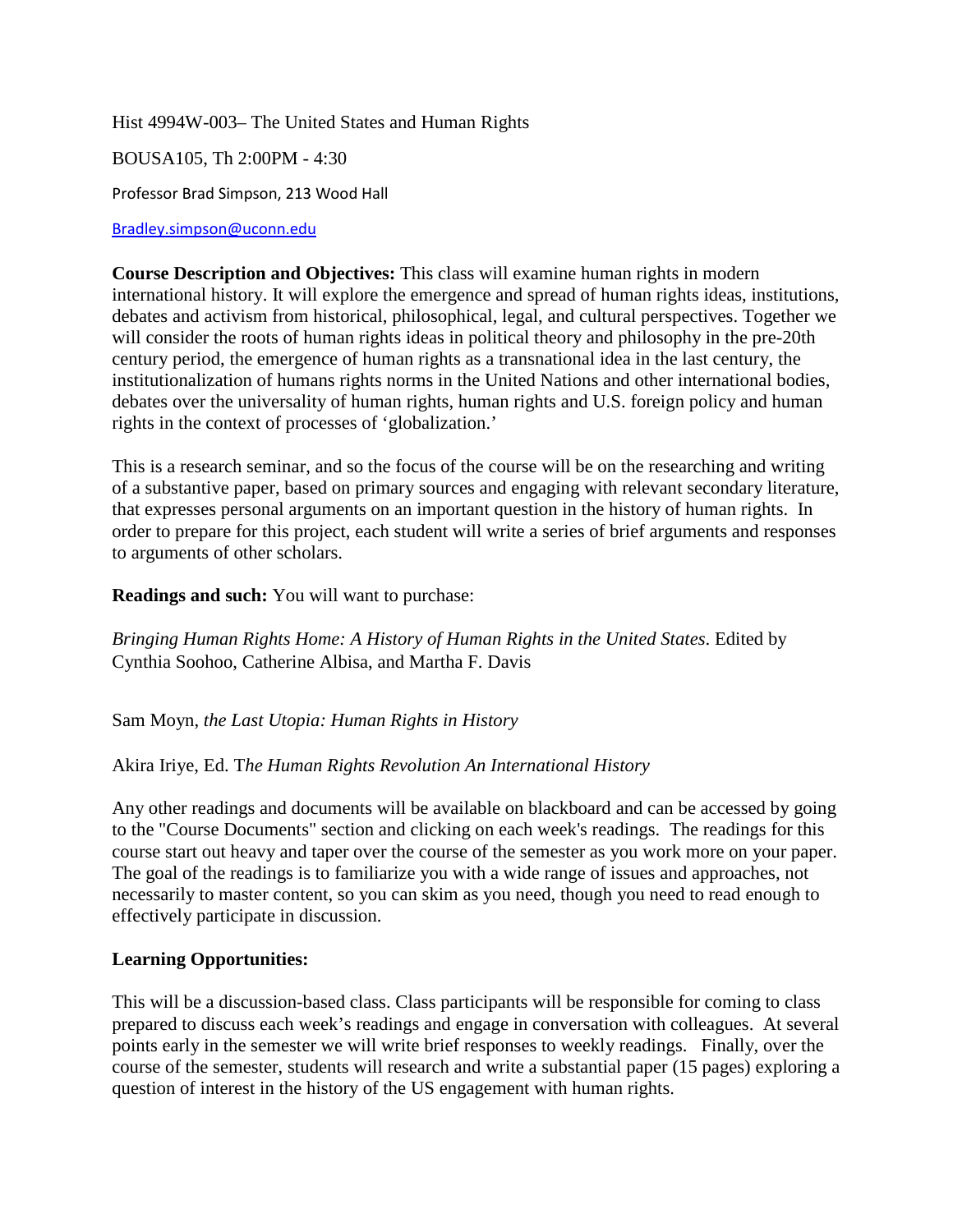**Class Project:** You need to begin conceptualizing and researching your paper at the start of the semester in order to bring it to successful fruition by the end. I have provided a few examples of accessible materials you may want to consult in your research on the project page. I also encourage you to consult with me or with a research librarian about specific sources on your topic. The key is to get out and start digging early in the quarter.

Writing: Full requirements for the final paper will be detailed soon. Here I will simply suggest that you work steadily throughout the semester on committing your thoughts to writing. Your paper is the centerpiece of this course and it is expected to be a polished piece of work, so please DO NOT leave it to the last minute!

# **Evaluation:**

The final grade will assess students' ability--as reflected in written and oral work--to draw and defend historical conclusions, to think historically, and to apply that thinking to the issues raised in the course, as well as to their own writing. This will break down roughly along these lines:

Short essays (including preliminary paper steps): 25%

Class participation: 25%

Class project (Rough and Final Drafts): 50%

## **SCHEDULE**

Week 1 Jan 22 Course introduction –

### **What are Human Rights? Where do they come from? Why do people abuse them?**

Samuel Moyn, The Last Utopia, Introduction and Ch. 1

John Sheestack, Philosophical Foundations of Human Rights (Blackboard)

Mitchell, Economic and Political Explanations of Human Rights Abuses (Blackboard)

Blanton, Shannon Lindsey. "Instruments of Security or Tools of Repression? Arms Imports and Human Rights Conditions in Developing Countries." *Journal of Peace Research* 36, no. 2 (March 1, 1999): 233–44. (Blackboard)

Week 2 Jan 29 Human Rights as History – Thinking about sources

RESEARCH AT THE DODD CENTER – meet at Dodd Center

Kenneth Cmiel, "The Recent History of Human Rights," *The American Historical Review* 109, no. 1 (February 2004), 117-135

Brad Simpson "Bringing the Non-State Back in: Human Rights and Terrorism since 1945," in Michael Hogan and Frank Costigliola, eds., *America in the World: the Historiography of*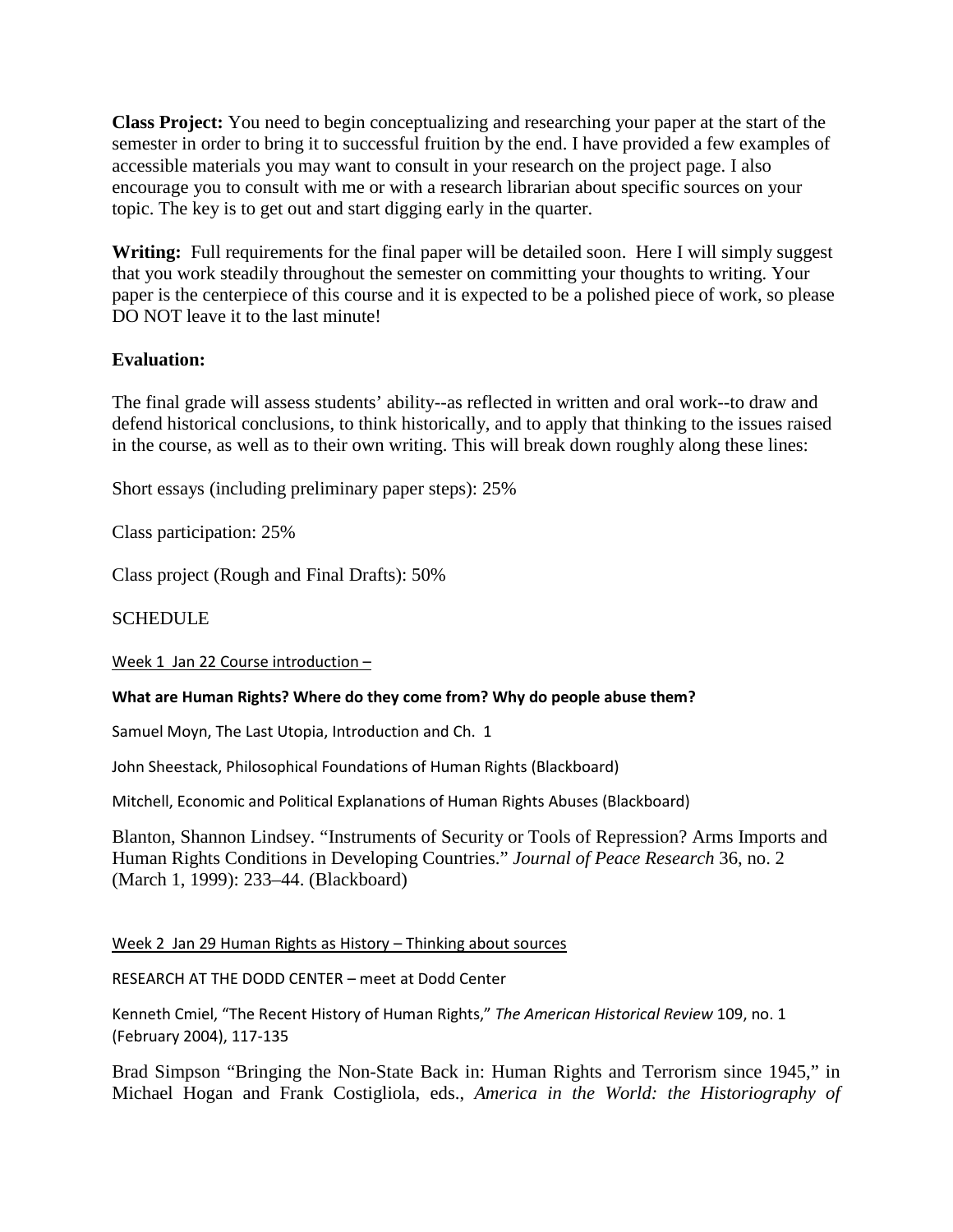*American Foreign Relations since 1945* (Revised Edition, Cambridge University Press: New York, 2014).

## Week 3 Feb  $5$  – – Ideas, Origins and the United Nations

Moyn, Chapter 2

Akira Iriye, Ed. T*he Human Rights Revolution An International History*, Ch. 2-5, 15

Carol Anderson, "From Hope to Disillusion: African Americans, The United Nations and the Struggle for Human Rights, 1944-1947," *Diplomatic History*, Vol. 20, no. 4 (fall 1996): 531-563.

## Week 4 Feb 12 Human Rights and Decolonization

Akira Iriye, Ed. T*he Human Rights Revolution An International History, Ch. 8*

Brad Simpson, ["Self-Determination, Human Rights, and the End of Empire in the 1970s,"](https://www.academia.edu/5430523/Self-Determination_Human_Rights_and_the_End_of_Empire_in_the_1970s_Humanity_An_International_Journal_of_Human_Rights_Humanitarianism_and_Development_Volume_4_Number_2_Summer_2013_pp._239-260) Humanity: An [International Journal of Human Rights, Humanitarianism, and Development, Volume 4, Number 2,](https://www.academia.edu/5430523/Self-Determination_Human_Rights_and_the_End_of_Empire_in_the_1970s_Humanity_An_International_Journal_of_Human_Rights_Humanitarianism_and_Development_Volume_4_Number_2_Summer_2013_pp._239-260)  [Summer 2013, pp. 239-260.](https://www.academia.edu/5430523/Self-Determination_Human_Rights_and_the_End_of_Empire_in_the_1970s_Humanity_An_International_Journal_of_Human_Rights_Humanitarianism_and_Development_Volume_4_Number_2_Summer_2013_pp._239-260)

<http://hhr.hypotheses.org/121> - please read the review by Jan Eckel and the two responses by Fabien Klose and Roland Burke at this site.

Simpson, Brad. "The United States and the Curious History of Self-Determination." Diplomatic History 36, no. 4 (2012): 675–694.

## Week 5 – Feb 19 – Human Rights and Anti-Apartheid Activism – A Case Study

Derek Catsam, "Marching in the 'Dark City': Bus Boycotts in South Africa in the 1940s and the Limits and Promise of Comparative History," *Safundi: The Journal of South African and American Studies* 8:3 (2007): 315;

David Hostetter, "'An International Alliance of People of All Nations Against Racism': Nonviolence and Solidarity in the Antiapartheid Activism of the American Committee on Africa, 1952–1961," *Peace & Change* 32:2 (April, 2007): 134-152;

Ryan Irwin, "Apartheid on Trial: South West Africa and the International Court of Justice, 1960–66," *The International History Review* 32:4 (2010): 619;

Simon Stevens, "'From the Viewpoint of a Southern Governor': The Carter Administration and Apartheid, 1977-1981," *Diplomatic History*, forthcoming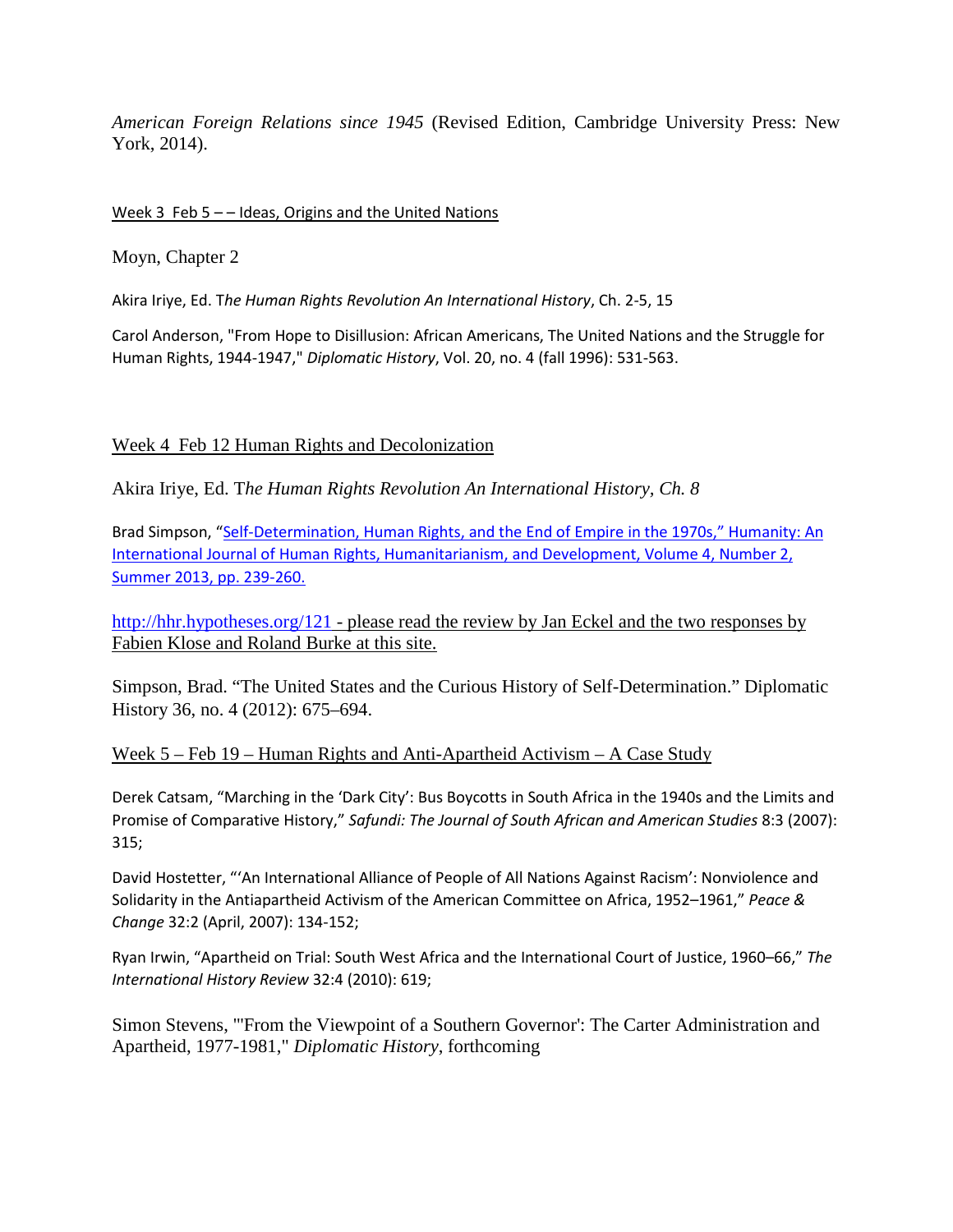### Week 6 Feb 26– NGOs and Human Rights

Tom Buchanan, "'The Truth Will Set You Free': The Making of Amnesty International," *Journal of Contemporary History* 37, no. 4 (October 1, 2002): 575-597

Barbara Keys, "Anti-Torture Politics: Amnesty International, the Greek Junta, and the Origins of the Human Rights Movement in the United States, 1967-1970," in *Human Rights in the Twentieth Century: An International History*, eds. Petra Goedde, William Hitchcock, and Akira Iriye (New York: Oxford University Press, 2011)

Carl Bon Tempo, "From the Center-Right: Freedom House and Human Rights in the 1970s and 1980s," in Akira Iriye, Petra Goedde and William I. Hitchcock, Eds., The Human Rights Revolution: An International History (New York: Oxford UP, 2011)

Kenneth Cmiel, "The Emergence of Human Rights Politics in the United States," *The Journal of American History* 86, no. 3 (December 1, 1999): 1231-1250

## Week 7 March 5 Human Rights in the 1970s, part I

[Kathryn Sikkink,](http://www.amazon.com/exec/obidos/search-handle-url/index=books&field-author=Kathryn%20Sikkink/103-6953712-7231008) *Mixed Signals: U.S. Human Rights Policy And Latin America* (2004), 1-106

D. F. Schmitz and V. Walker, 'Jimmy Carter and the Foreign Policy of Human Rights: The Development of a Post-Cold War Foreign Policy1, *Diplomatic History,* xxviii (2004), 113-43;

Barbara Keys, "Congress, Kissinger, and the Origins of Human Rights Diplomacy," *Diplomatic History* 34, no. 5 (November 1, 2010): 823-851

### Week 8 March 12 – Human Rights Politics in the 1970s and 1980s

[Kathryn Sikkink,](http://www.amazon.com/exec/obidos/search-handle-url/index=books&field-author=Kathryn%20Sikkink/103-6953712-7231008) *Mixed Signals, 106-180*

### Week 9 March 26 – Gender and Human Rights

Jocelyn Olcott, *"Cold War Conflicts and Cheap Cabaret: Performing Politics at the 1975 United Nations International Women's Year Conference in Mexico City"*, Gender and History, vol. 22 no. 3 (November, 2010), pp. 733-754

Kelly J. Shannon, "The Right to Bodily Integrity: Women's Rights as Human Rights and the International Movement to End Female Genital Mutilation, 1970s-1990s,"

Allida Black, "Are Women 'Human'? The U.N. and the Struggle to Recognize Women's Rights as Human Rights," in Hitchcock, Iriye, Goedde, Eds., *The Human Rights Revolution.*